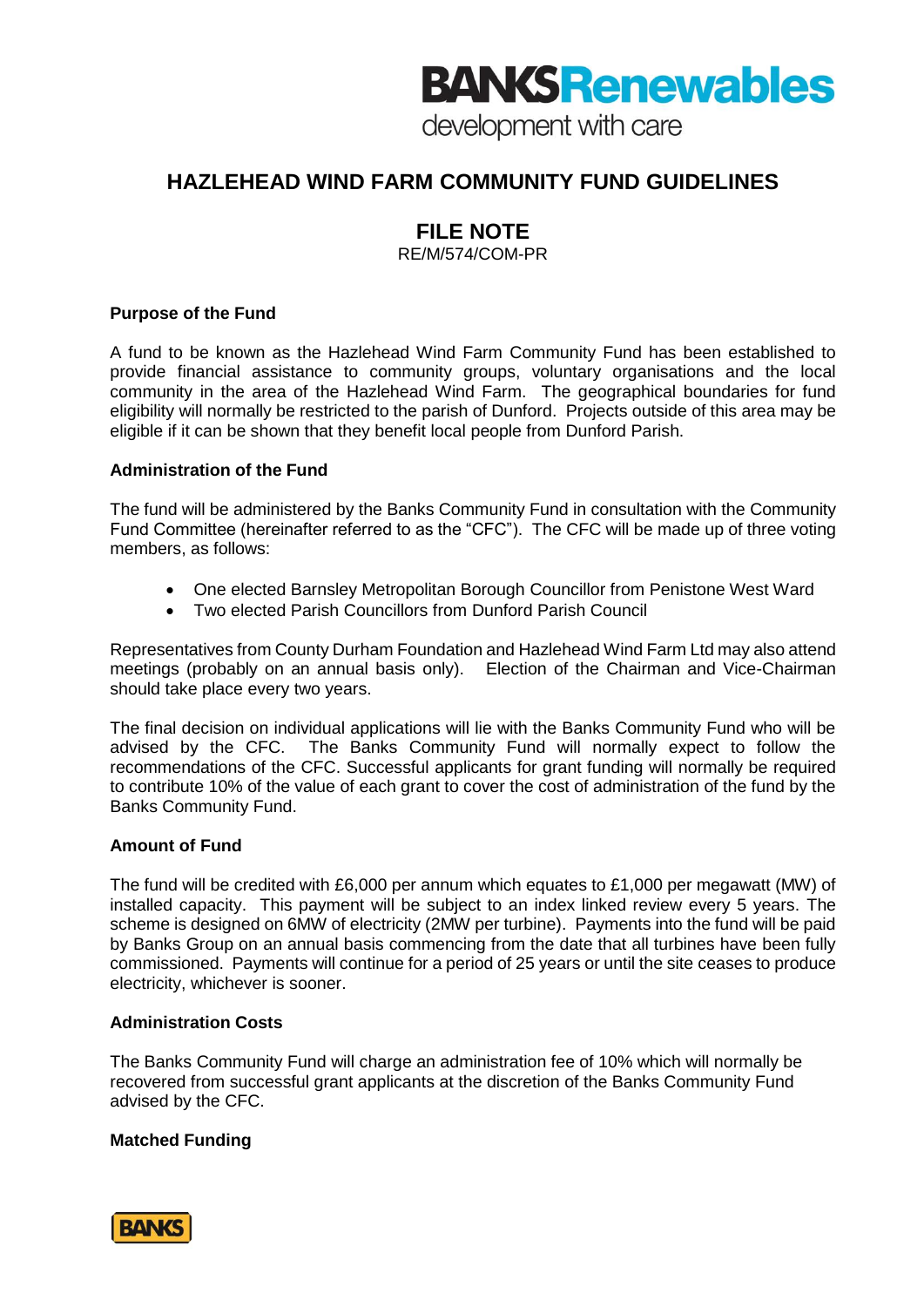Where appropriate, the Banks Community Fund will consider opportunities for securing matched funding and to direct grants through registered charities or to qualifying projects via the local charitable foundations to make grants more tax efficient and to increase the benefits available. (Any administration fees charged by the local charitable foundation may be paid by the Hazlehead Wind farm Community fund).

#### **Who is Eligible?**

Community groups and voluntary organisations operating within and benefiting people who live in the eligible area will be considered for grant assistance with particular emphasis being placed on the children, senior citizens and disabled within the community. Examples are:-

- Schools, colleges
- Playgroups
- Youth clubs
- Sports clubs and facilities
- The Scout and Guide Movement
- Senior citizens clubs and activities
- Village Halls
- Church Halls
- Parish Council projects
- Residents Associations

#### **Amount of Grant Assistance**

The aim of the Fund is to provide financial assistance to as many good causes as is possible within the eligible areas. It is expected that the majority of individual grants will be less than £5,000. Applications for higher amounts will be considered in special circumstances but will be referred to the Banks Community Fund for final approval.

#### **What Kind of Projects are Eligible for Grant Assistance?**

Grants will normally be directed towards capital costs of purchase rather than running costs although in special circumstances some contribution may be available for associated revenue or project management fees. In addition the fund may be used to support training, apprenticeship and employment initiatives for local young people and businesses within the eligible area of the fund. It is important that the local people decide on the priorities for funding in their area through the CFC.

#### **Application Procedure**

All applications should be made on the appropriate form. Standard circular requests for assistance will not be considered. Applications will be considered by the CFC who will make recommendations to the Banks Community Fund on qualifying projects.

Applicants may be invited to provide further information or make a presentation to the CFC in support of their bid if required.

Cheques will normally be made payable to the supplier of the goods once the capital purchase has been confirmed. Where the grant forms a contribution towards the cost of a larger amount, the Banks Community Fund may issue a pledge certificate which sets aside an amount from the fund for a period of 12 months.